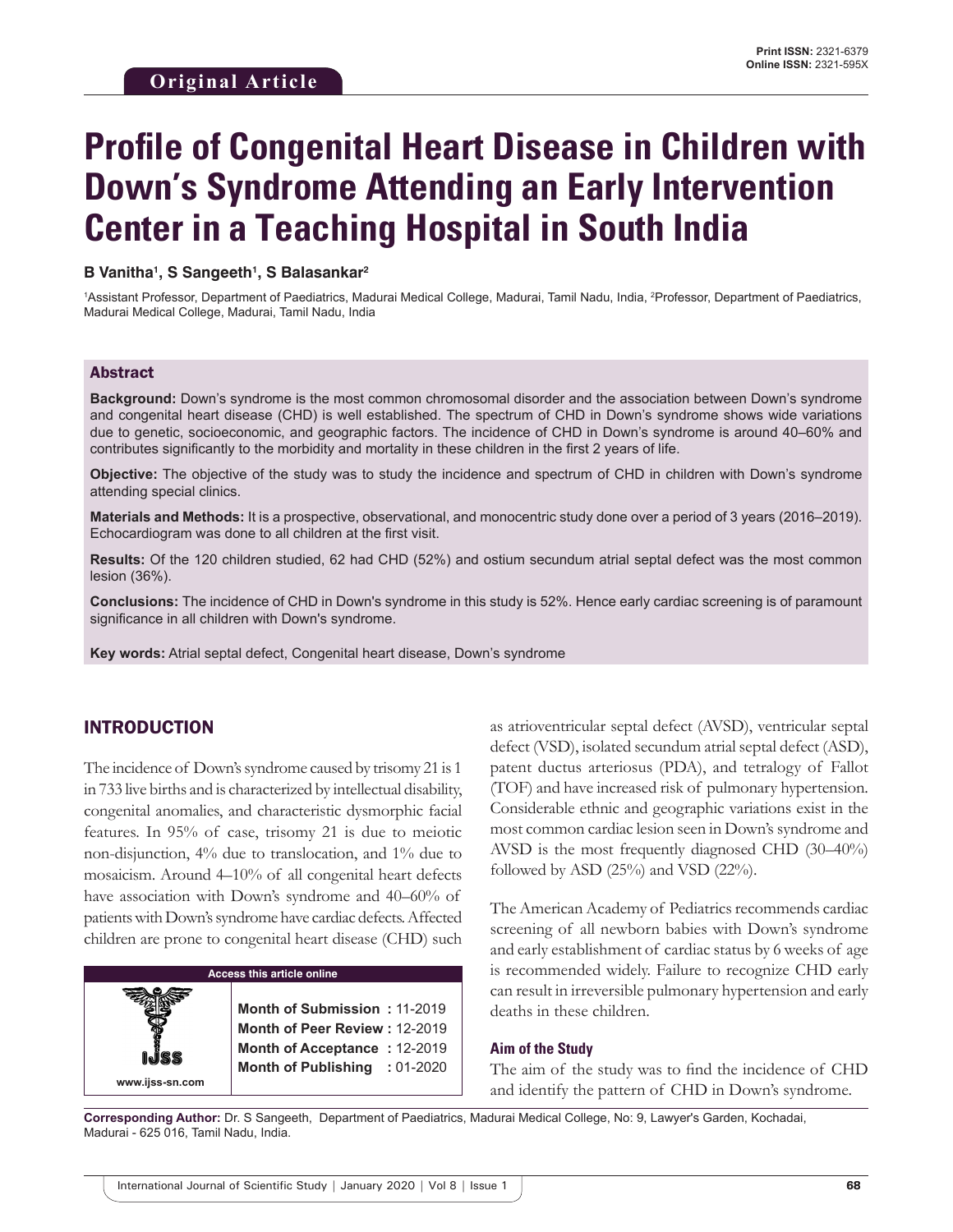## MATERIALS AND METHODS

### **Study Centre**

This study was conducted at District Early Intervention Centre (DEIC) of a teaching hospital in Tamil Nadu.

## **Sampling**

Down's syndrome children from birth to 18 years with classical phenotypic features of flat facial profile, slanted palpebral fissures, epicanthal folds, brachycephaly, single palmar crease, clinodactyly, hyperflexible joints, and hypotonia referred from neonatal intensive care unit, Rashtriya Bal Swasthya Karyakram team, and pediatric outpatient department were enrolled in the study. Diagnosis of Down's syndrome was done on clinical grounds and karyotyping was done whenever feasible. This is a prospective and observational study conducted for a period of 3 years from 2016 to 2019.

Two-dimensional echocardiogram was done for all children in the first visit by experienced cardiologists. Data were analyzed using simple descriptive statistics.

# RESULTS

A total of 120 children with Down's syndrome participated in the study with 56 male and 64 female children contributing to 46.3% and 53.7%, respectively. The maleto-female ratio of the sample was 1:1.1.

The age group of the study sample varied widely from the youngest one of age 4 days to the oldest of age 14 years. Infants contributed to the majority of Down's syndrome in this study  $(43.3\%, n = 52)$  due to early referral from neonatal ICUs to DEIC for early intervention. Thirty-two (26.6%) were between 1 and 5 years, 22 (18.3%) between 5 and 10 years, and 14 (11.6%) above 10 years of age [Table 1 and Figure 1].

In our study, out of 120 children, 62 had CHD while 58 had normal cardiac status. The incidence of CHD in our study was 52%. Children <1 year of age contributed to the majority with CHD 50% ( $n = 31$ ). The spectrum of CHD varied from isolated CHD in 73% (*n* = 45) to mixed lesions in 27% (*n* = 17) [Figure 2].

The most common isolated heart disease was ostium secundum ASD contributing to 36% (*n* = 22), followed by AVSD 8.2% (*n* = 5), PDA 8.2% (*n* = 5), VSD 5% (*n* = 3), TOF in 3.3% ( $n = 2$ ), and pulmonary stenosis in 1.6% (*n* = 1). Patent foramen ovale was seen in 5 children (8.2%).

The most common associated lesion was PDA with ASD 11.5% (*n* = 8) followed by ASD with VSD in 9.8% (*n* = 6), VSD with PDA in  $9.8\%$  ( $n = 2$ ), and ASD + VSD + PDA in 1.6% (*n* = 1) [Table 2 and Figure 3]. Three infants with CHD expired during the course of the study and 7 were lost to follow-up.

# **DISCUSSION**

One hundred and twenty Down's syndrome children comprised the study population. The male-to-female ratio of the sample population was 1:1.1 and comparable to the male-to-female ratio in the study by Morsy *et al*. [1] and Benhaourech *et al*. [2] which was 1:1.

The study by Morsy *et al*. [1] had an incidence of 58.6% and a high incidence of 63.4% and 69.5% was found in studies by

### **Table 1: Age‑ and gender‑wise distribution of children with Down's syndrome**

| Age group (years) | Male | <b>Female</b> | Percentage |
|-------------------|------|---------------|------------|
| $<$ 1             | 22   | 30            | 43.3       |
| $1 - 5$           | 18   | 14            | 26.6       |
| $5 - 10$          | 12   | 10            | 18.3       |
| >10               | 4    | 10            | 11.6       |



**Figure 1: Gender distribution of Congenital heart disease**



**Figure 2: Spectrum of congenital heart disease**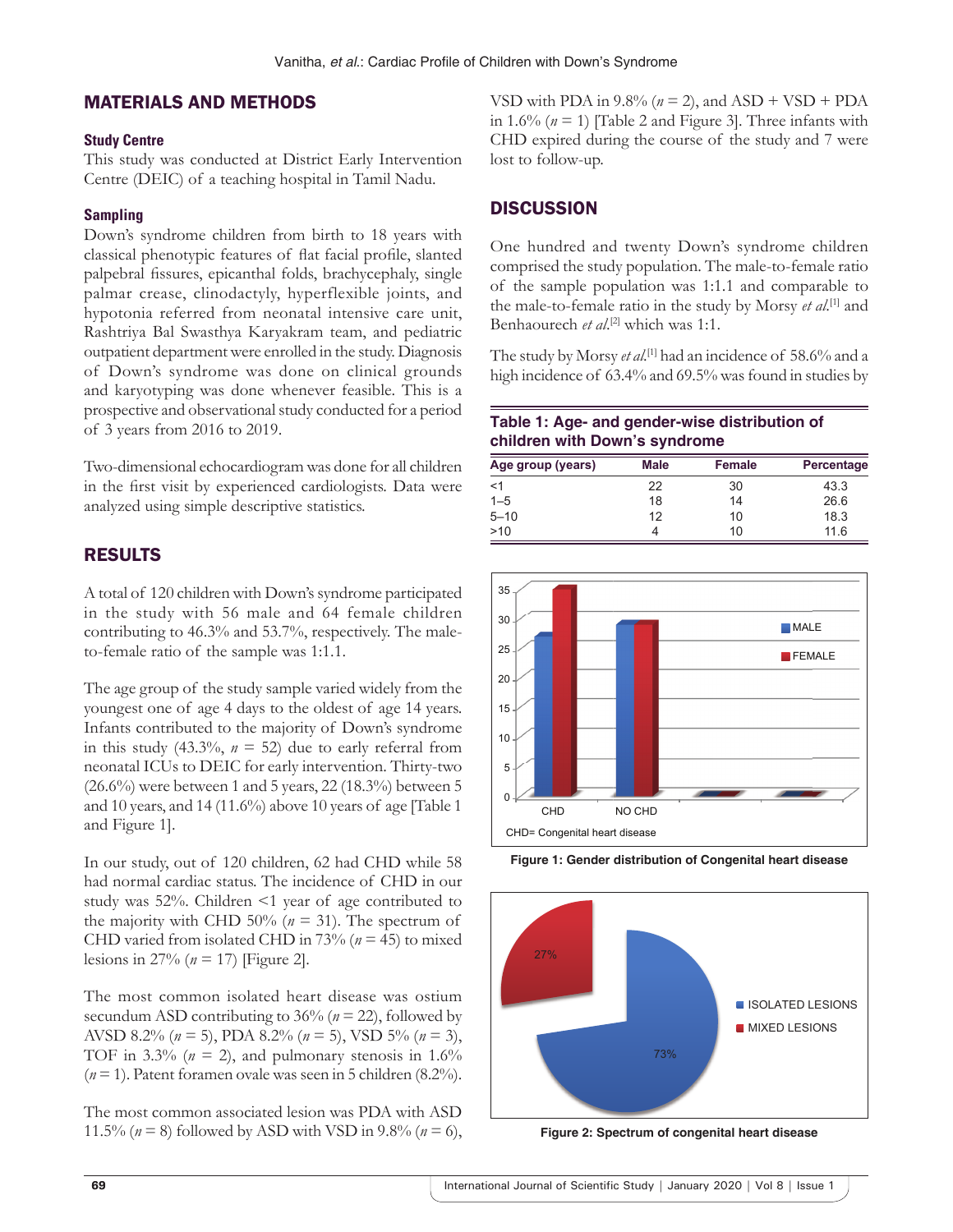

**Figure 3: Pattern of CHD in Down's syndrome**

### **Table 2: Spectrum of congenital heart disease in Down's syndrome**

| <b>Cardiac lesion</b> | Total $(n=62)$ | Percentage |  |
|-----------------------|----------------|------------|--|
| (OS) ASD              | 22             | 36         |  |
| <b>AVSD</b>           | 5              | 8.2        |  |
| <b>VSD</b>            | 3              | 5          |  |
| <b>PDA</b>            | 5              | 8.2        |  |
| <b>TOF</b>            | 2              | 3.3        |  |
| PS                    |                | 1.6        |  |
| <b>PAH</b>            | 2              | 3.3        |  |
| <b>PFO</b>            | 5              | 8.2        |  |
| ASD+PDA               | 8              | 11.5       |  |
| VSD+PDA               | 2              | 3.3        |  |
| ASD+VSD               | 6              | 9.8        |  |
| ASD+VSD+PDA           |                | 1.6        |  |

AVSD: Atrioventricular septal defect, VSD: Ventricular septal defect, ASD: Atrial septal defect, PDA: Patent ductus arteriosus, TOF: Tetralogy of Fallot, PS: Pulmonary stenosis, PAH: Pulmonary arterial hypertension, PFO: Patent foramen ovale

| Table 3: Gender-wise distribution of CHD in |  |
|---------------------------------------------|--|
| Down's syndrome                             |  |

| <b>CHD</b>          | Male $(\%)$ | Female (%) |  |
|---------------------|-------------|------------|--|
| <b>Isolated CHD</b> | 20          | 25<br>10   |  |
| Mixed CHD           |             |            |  |
| Total               | 27(44)      | 35(56)     |  |

CHD: Congenital heart disease

Narayanan *et al*. [3] and Alsuhaibani *et al*.,[4] respectively. The result of our study (52%) correlated with the worldwide incidence of 40–60% CHD in Down's syndrome and was comparable to many other studies.

The incidence of CHD in male was 44% and the female Down's syndrome children outnumbered with 56% in our study. The meta-analysis by Diogenes *et al*.<sup>[5]</sup> observed that female gender is a risk factor for the presence of CHD in Down's syndrome and AVSD alone showed a higher frequency in female gender. The same result was found in the study by Mourato *et al.*<sup>[6]</sup> with a female preponderance of 56.1%. However, no gender difference was noted in the prevalence of CHD in the study by Morsy *et al*. [1] In another study from South India,<sup>[7]</sup> the incidence of CHD was more in male (55%) than female children [Table 3].

Isolated CHDs topped the list in our study with 73% while mixed lesions were found in 27%. In Nisli *et al*. [8] study, isolated lesions were found in 77.6% and mixed lesions in 22.4%. Shrestha and Shrestha<sup>[9]</sup> study had 65% isolated CHDs and 35% mixed lesions.

The most common isolated CHD in this study was ostium secundum ASD (36%). In studies by Alsuhaibani et al.<sup>[4]</sup> and Mourato *et al.*,<sup>[6]</sup> ostium secundum ASD was the most common lesion in 33.5% and 51.78%, respectively. In comparison, the most common isolated lesion was AVSD in Benhaourech et al.,<sup>[2]</sup> 85.2%, Narayanan et al.<sup>[3]</sup> showed 27.3%, and El-Attar<sup>[10]</sup> study showed 33.3%. Our study had AVSD in 8% probably due to ethnic variation and early deaths of these children. Many genetic studies also showed that AVSD had the most significant gender and ethnic differences.

The association of TOF in Down's syndrome is infrequent and accounts for 5–8% of all CHDs in trisomy 21. TOF was found in 3% in our study. El-Attar study had 2.2% TOF and Shrestha and Shrestha<sup>[9]</sup> study had 7.5% TOF.

The most common mixed lesion in this study was PDA with ASD (11.5%) followed by ASD with VSD (9.8%). The most common association in Sharifi *et al*. [11] study was ASD with VSD in 19.9% and VSD with PDA in 9%.

Pulmonary arterial hypertension (PAH) was found in 3.3% of cases in our study while higher incidence was found in many other studies. PAH was found in 53% in Benhaourech *et al*. [2] study and in 37.5% in Mourato *et al*. [6] study. The low